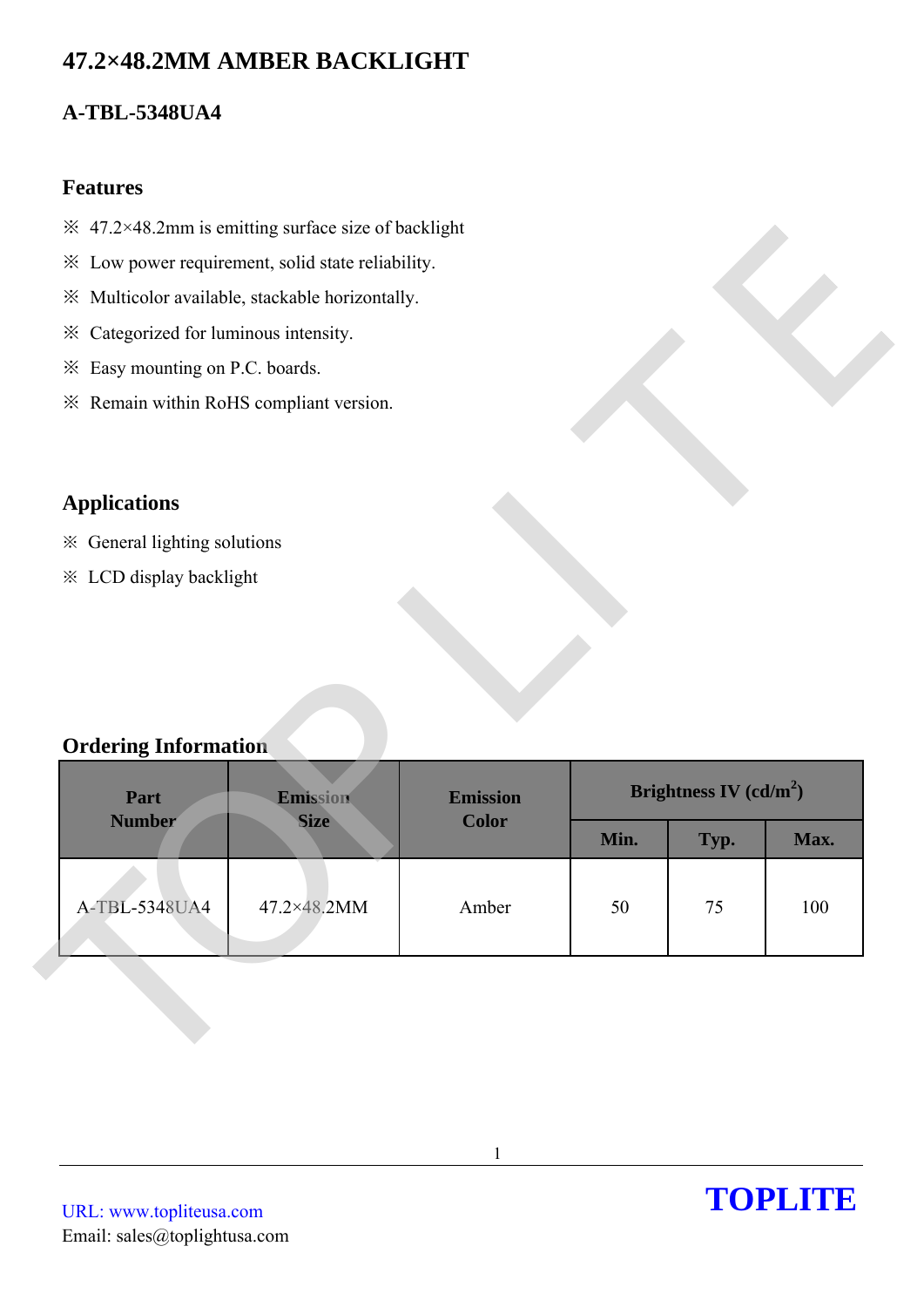## **Maximum Ratings**

| <b>Parameter</b>                                        | <b>Symbol</b> | Value         | Unit          |
|---------------------------------------------------------|---------------|---------------|---------------|
| Operating temperature                                   | $T_{OP}$      | $-35 \sim 85$ | $\mathcal{O}$ |
| Storage temperature                                     | $T_{STG}$     | $-35 \sim 85$ | $\mathcal{C}$ |
| Peak forward current $(T_A=25 \degree C)$ <sup>*1</sup> | $1_{\rm PF}$  | 80            | m A           |
| Reverse voltage (TA=25 $^{\circ}$ C)                    | $\rm V_R$     |               |               |
| Power consumption (TA=25 $^{\circ}$ C)                  |               | 132           | mW            |

# **Electrical / Optical Characteristics (1)**

| Peak forward current $(1_A=25 \text{ C})$             |                          | $1_{PF}$                                      | δU    | <b>MA</b>    |
|-------------------------------------------------------|--------------------------|-----------------------------------------------|-------|--------------|
| Reverse voltage (TA=25 °C)                            |                          | $\rm V_R$                                     | 5     | $\mathbf V$  |
| Power consumption (TA=25 $^{\circ}$ C)                |                          | $\, {\bf p}$                                  | 132   | mW           |
| *1 at 1/10 Duty Cycle                                 |                          |                                               |       |              |
|                                                       |                          |                                               |       |              |
| <b>Electrical / Optical Characteristics (1)</b>       |                          |                                               |       |              |
| $(T_A = 25 \text{ °C} \& \text{ IF} = 20 \text{ mA})$ |                          |                                               |       |              |
| <b>Parameter</b>                                      |                          | <b>Symbol</b>                                 | Value | Unit         |
| <b>Wavelength at peak emission</b>                    | (Typ.)                   | $\lambda_{\rm P}$                             | 605   | nm           |
| Spectral bandwidth at 50%                             | (Typ.)                   | $\Delta \lambda$                              | 30    | nm           |
|                                                       | (Min.)                   | $\mathrm{I}_\mathrm{F}$                       | 20    |              |
| <b>Forward Current</b>                                | (Typ.)                   | $I_F$                                         | 30    | mA           |
|                                                       | (Max.)                   | $I_F$                                         | 40    |              |
|                                                       | (Min.)                   | $\rm V_F$                                     |       |              |
| <b>Forward voltage</b>                                | (Typ.)<br>(Max.)         | $V_{F}$<br>$\overline{\mathbf{V}}_{\text{F}}$ | 3.3   | $\mathbf{V}$ |
|                                                       | (Min.)                   | <b>TC</b>                                     |       | K            |
| <b>Color temperature</b>                              | (Max.)                   | ${\rm TC}$                                    |       | K            |
| <b>Luminous Uniformity</b>                            | (Typ.)                   |                                               | 75%   |              |
| <b>Discreteness</b>                                   | (Typ.)                   |                                               | 25%   |              |
|                                                       |                          |                                               |       |              |
| <b>Luminous Intensity Bin Groups</b>                  |                          |                                               |       |              |
| $(T_A = 25 \text{ °C})$                               |                          |                                               |       |              |
|                                                       | Brightness IV $(cd/m^2)$ |                                               |       |              |
| Min.                                                  | Typ.                     |                                               | Max.  |              |
| 50                                                    | 75                       |                                               | 100   |              |

# **Luminous Intensity Bin Groups**

| Brightness IV (cd/m <sup>2</sup> ) |      |      |  |  |
|------------------------------------|------|------|--|--|
| Min.                               | Typ. | Max. |  |  |
|                                    |      | 100  |  |  |

URL: www.topliteusa.com Email: sales@toplightusa.com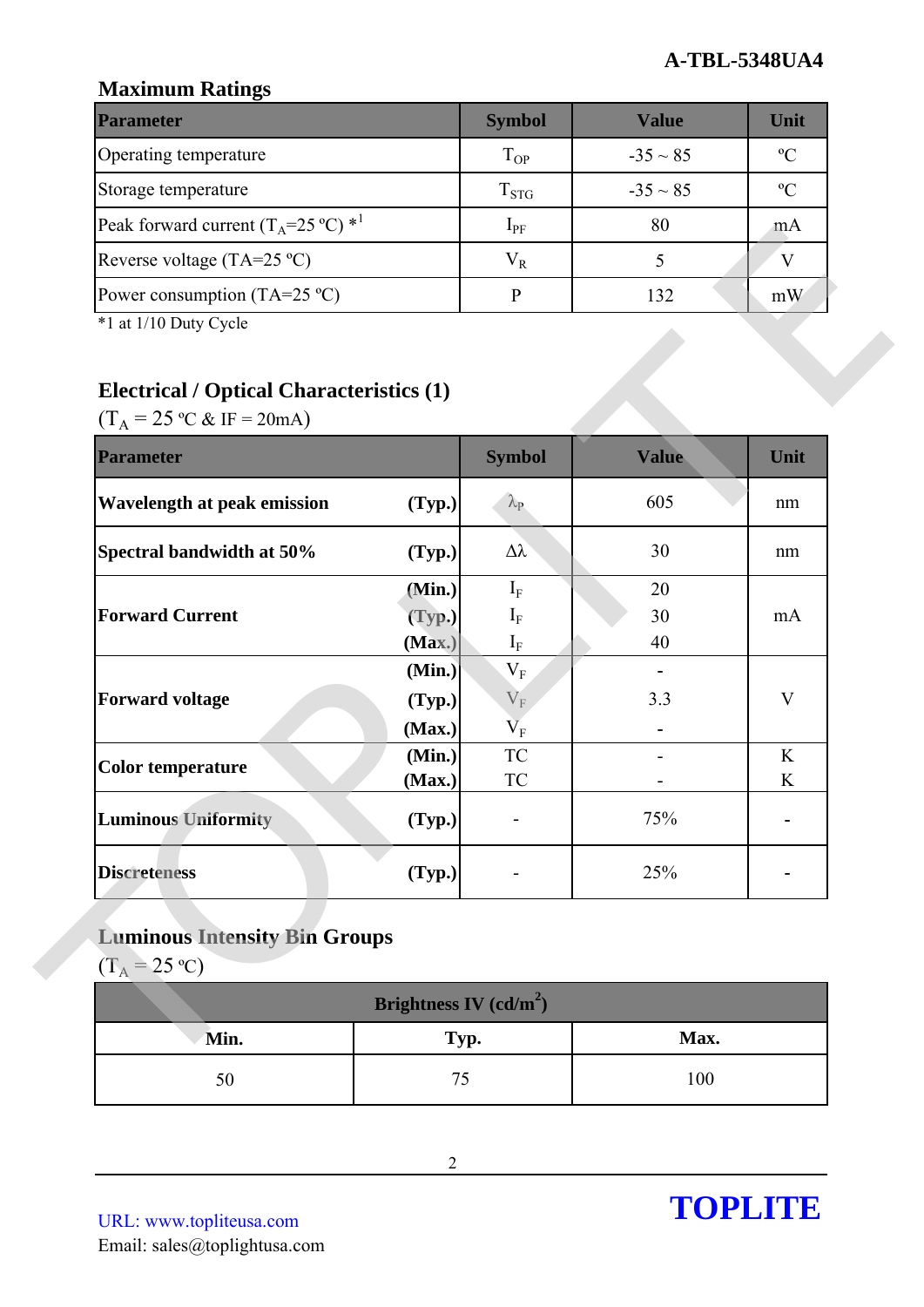### **Electrical/Optical Charateristic (2)**



TOPLITE

URL: www.topliteusa.com Email: sales@toplightusa.com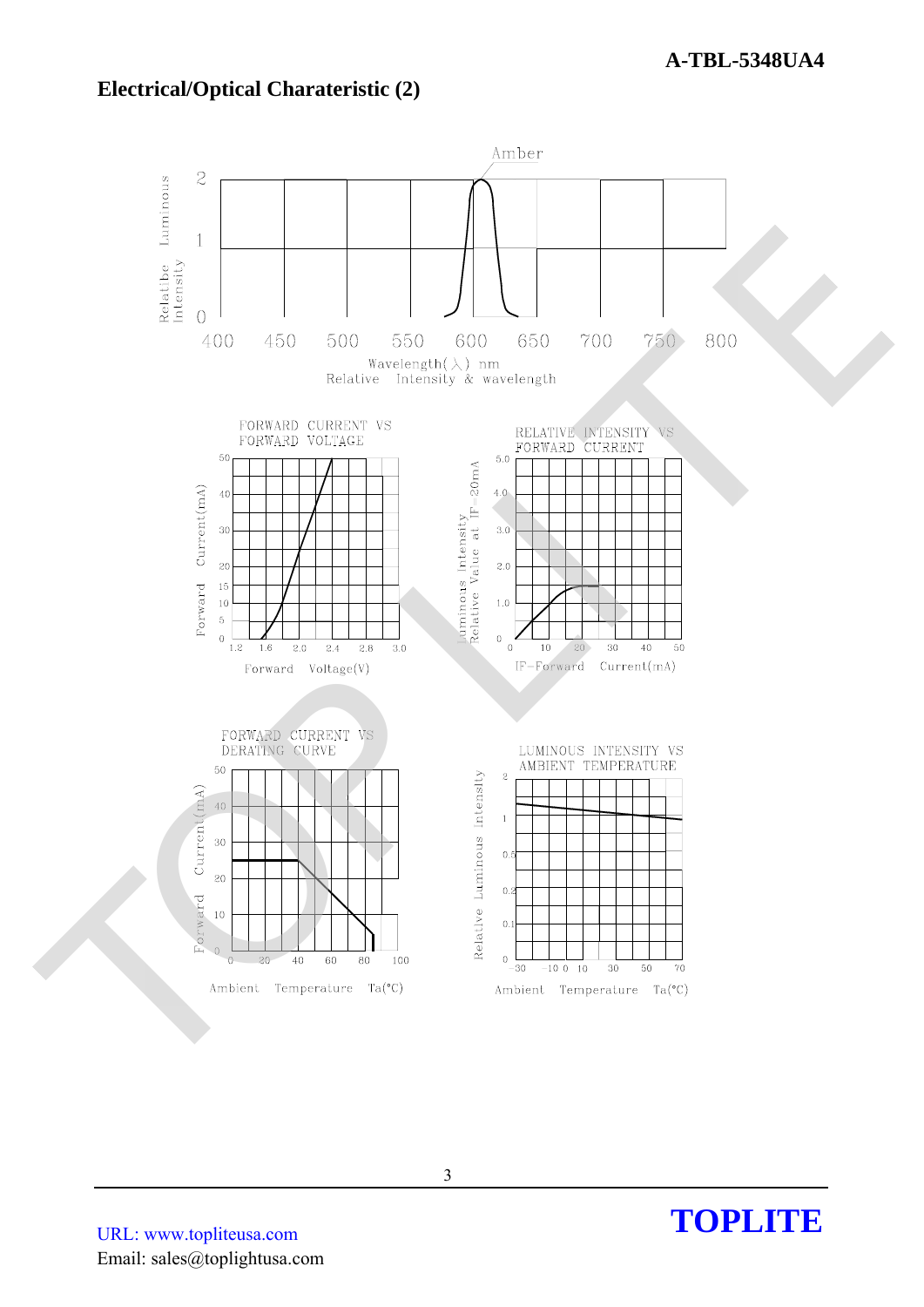# **Package Outline Dimensions**



#### Notes:

- 1. All dimensions are in millimeters. Tolerance is +/-0.25 unless otherwise noted.
- 2. The specifications, characteristics and technical data described in the datasheet are subject to change without prior notice.